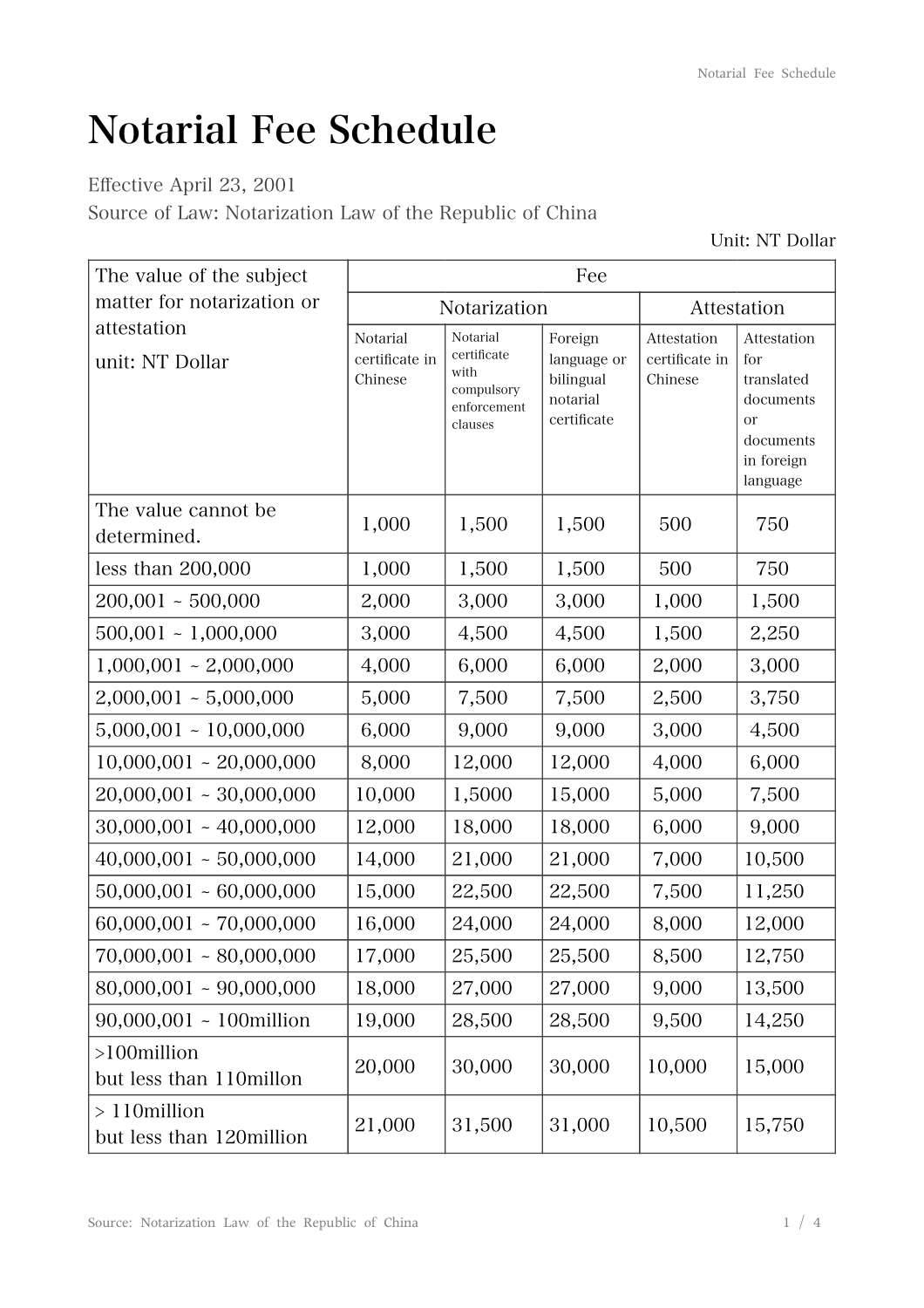| $>120$ million<br>but lests than 130 million | 22,000 | 33,000 | 32,000 | 11,000 | 16,500 |
|----------------------------------------------|--------|--------|--------|--------|--------|
| $>130$ million<br>but less than 140 million  | 23,000 | 34,500 | 33,000 | 11,500 | 17,250 |
| $>140$ million<br>but less than 150 million  | 24,000 | 36,000 | 34,000 | 12,000 | 18,000 |
| $>150$ million<br>but less than 160 million  | 25,000 | 37,500 | 35,000 | 12,500 | 18,750 |
| $>160$ million<br>but less than 170 million  | 26,000 | 39,000 | 36,000 | 13,000 | 19,500 |
| $>170$ million<br>but less than 180million   | 27,000 | 40,500 | 37,000 | 13,500 | 20,250 |
| $>180$ million<br>but less than 190 million  | 28,000 | 42,000 | 38,000 | 14,000 | 21,000 |
| $>190$ million<br>but less than 200 million  | 29,000 | 43,500 | 39,000 | 14,500 | 21,750 |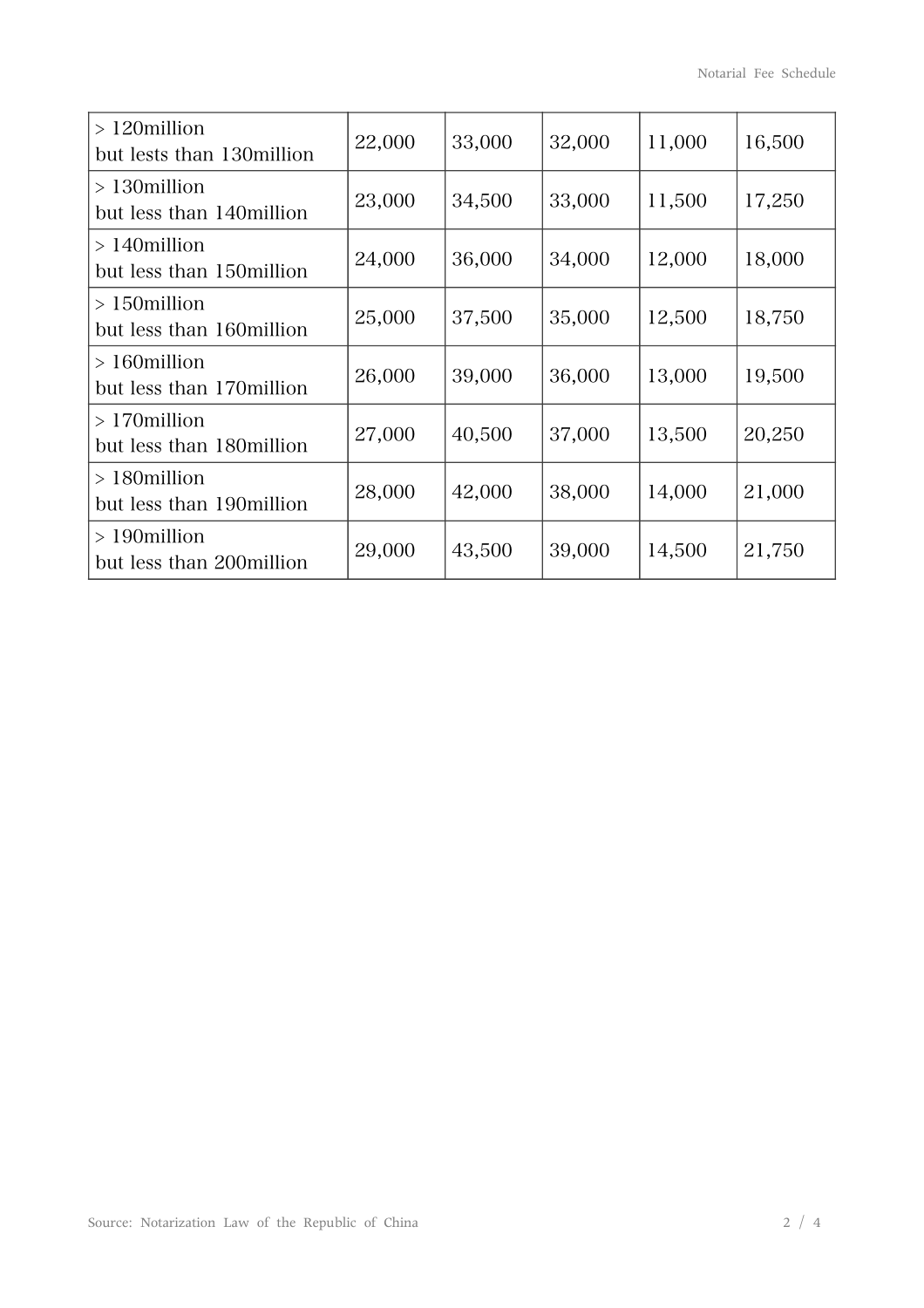| Reason for requesting<br>notarization or attestation                                                                                          | <b>Notarial</b><br>certificate<br>in Chinese                                                                              | Notarial<br>certificate<br>with<br>compulsory<br>enforcement<br>clauses | Foreign<br>language or<br>bilingual<br>notarial<br>certificate | <b>Attestation</b><br>certificate<br>in Chinese | <b>Attestation</b><br>for<br>translated<br>documents<br>or<br>documents<br>in foreign<br>language |
|-----------------------------------------------------------------------------------------------------------------------------------------------|---------------------------------------------------------------------------------------------------------------------------|-------------------------------------------------------------------------|----------------------------------------------------------------|-------------------------------------------------|---------------------------------------------------------------------------------------------------|
| non-property relationship,<br>such as marriage, child-<br>acknowledgement, adoption                                                           | 1,000                                                                                                                     |                                                                         | 1,500                                                          | 500                                             | 750                                                                                               |
| Notarial wedding                                                                                                                              |                                                                                                                           | Notarial wedding certificate for 1,000                                  |                                                                |                                                 |                                                                                                   |
|                                                                                                                                               |                                                                                                                           | Additional translated version in English for 400                        |                                                                |                                                 |                                                                                                   |
| Acknowledgement, approval<br>or consent                                                                                                       | 1,000                                                                                                                     |                                                                         | 1,500                                                          | 500                                             | 750                                                                                               |
| Rescission or termination of a<br>contract                                                                                                    | 1,000                                                                                                                     |                                                                         | 1,500                                                          | 500                                             | 750                                                                                               |
| Withdrawal of a will in part or<br>in whole                                                                                                   | 1,000                                                                                                                     |                                                                         | 1,500                                                          | 500                                             | 750                                                                                               |
| An amendment or correction<br>of a notarial deed made in the<br>same notarial office without<br>increasing the value of the<br>subject matter | 1,000                                                                                                                     |                                                                         | 1,500                                                          | 500                                             | 750                                                                                               |
| Notarizing a sealed will                                                                                                                      | 1,000                                                                                                                     |                                                                         | 1,500                                                          |                                                 |                                                                                                   |
| Notarization of letters of<br>authorization, demand letters,<br>written receipts of<br>performance, or protests of<br>bill of exchange        | 1,000                                                                                                                     |                                                                         | 1,500                                                          | 500                                             | 750                                                                                               |
| Attestation of official<br>documents, written copies or<br>photocopies of documents                                                           |                                                                                                                           |                                                                         |                                                                | 500                                             | 750                                                                                               |
| Notaries' personal<br>experiencing for the<br>establishment of notarial<br>deeds                                                              | 1,000 for each hour of experience<br>If the time of experience is less than one hour, the charge<br>shall be a full hour. |                                                                         |                                                                |                                                 |                                                                                                   |
| Notarization on the<br>resolutions of shareholders'<br>meeting or other meetings                                                              | 1,000 for each hour of experience<br>If the time of experience is less than one hour, the charge<br>shall be a full hour. |                                                                         |                                                                |                                                 |                                                                                                   |